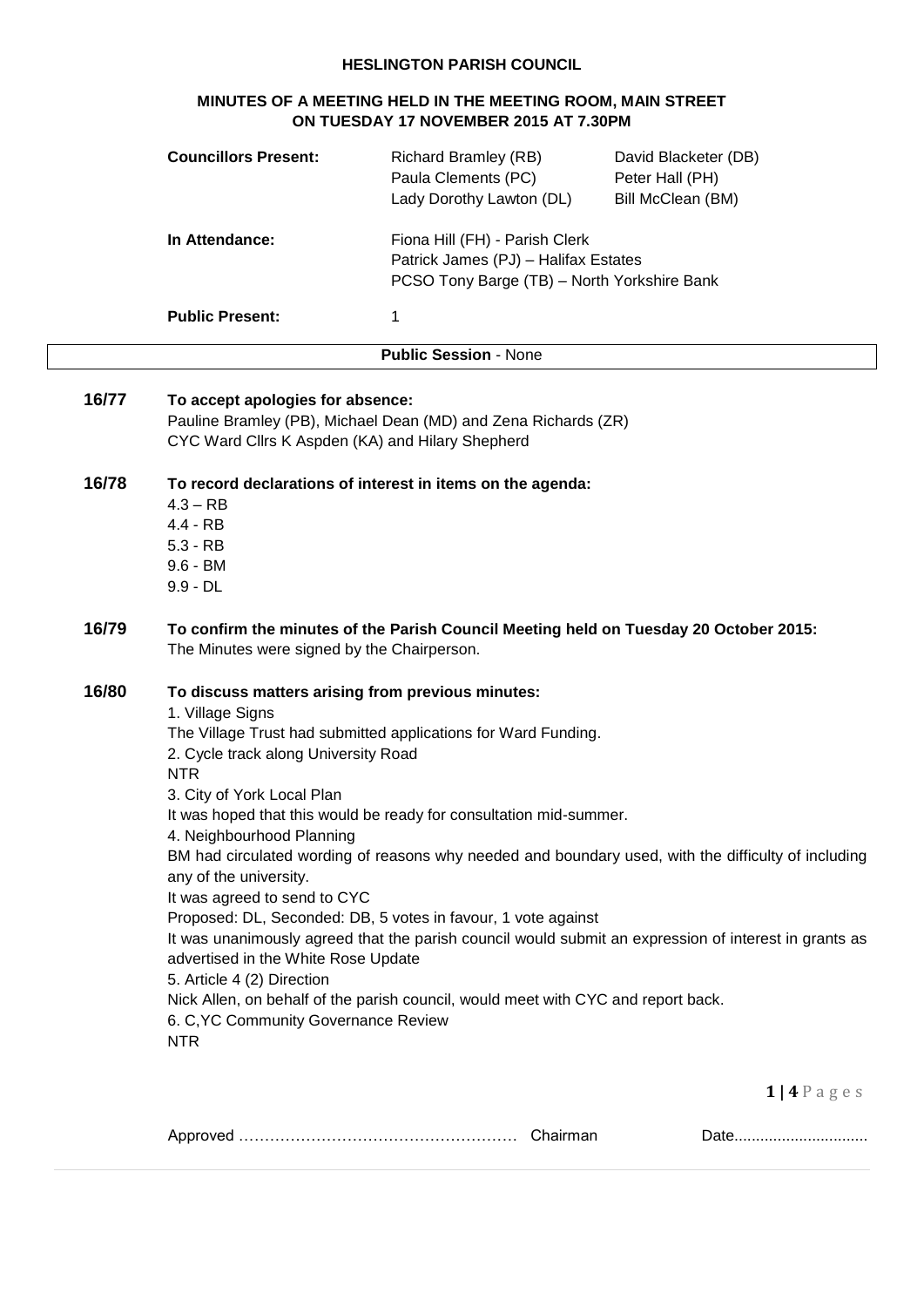# **16/81 To Discuss, if necessary, long-standing matter:**

1. Appearance of village

Leaf sweeping had been done. Ward funding would be applied for towards work to the benches 1.1 BT Phone Box BT had refurbished this very promptly.

2. Rights of way

NTR

3. SSSI - Dog Orders

NTR

4. Highway Matters

FH was asked to report:

- fly-tipping on Low Lane.

- blocked drains causing fields to flood on Common Lane.

- the CYC Hotline Message Centre which was slow to progress messages

5. Major Events - Yorkshire Marathon/Tour de Yorkshire

NTR

6. University of York

FH was asked to contact the university to ask if the bus drop off point could be moved away from residential areas to minimise disturbance

7. HMO's

NTR

8. Elvington

NTR

9. Communication - Website/Newsletter/Broadband/Notice board

PC would add the French flag to the website in tribute to the people of Paris

## **16/82 To receive any matters raised by members of public:**

- PJ gave an update on the local plan and Whinthorpe.

- BM will contact Halifax Estates about the muddy footpath at The Outgang

- TB would be asked to look in the car parked at The Outgang for long periods with closed curtains.

## **16/83 To report and make relevant recommendations on new planning applications:**

Letter A:We support the application

Letter B:We have no objections

Letter C:We do not object but wish to make comments or seek safeguards as set out overleaf Letter D:We object on the planning grounds set out overleaf

7.1 15/02190/LBC Heslington Hall, University of York

This application is not from this parish, so no action was taken

## **16/84 To report planning decisions by City of York Council:**

1. 15/00046/FUL Derwent College **Approved** 2 15/00049/FULM East Heslington Campus Approved 3 15/00061/TPO 2 Innovation Close 2 No Objections 4 15/00125/FULM Lord Deramores Primary School Approved 5 15/00840/FUL Spring Lane **Spring Lane** Approved 6 15/00248/FUL Innovation Way Approved 7 15/00385/LBC More House, Main St Approved 8 15/00400/FUL Pippins House, Bridge way Approved 9 15/00720/FUL Sportfield Approved

**2 | 4** P a g e s

|--|--|--|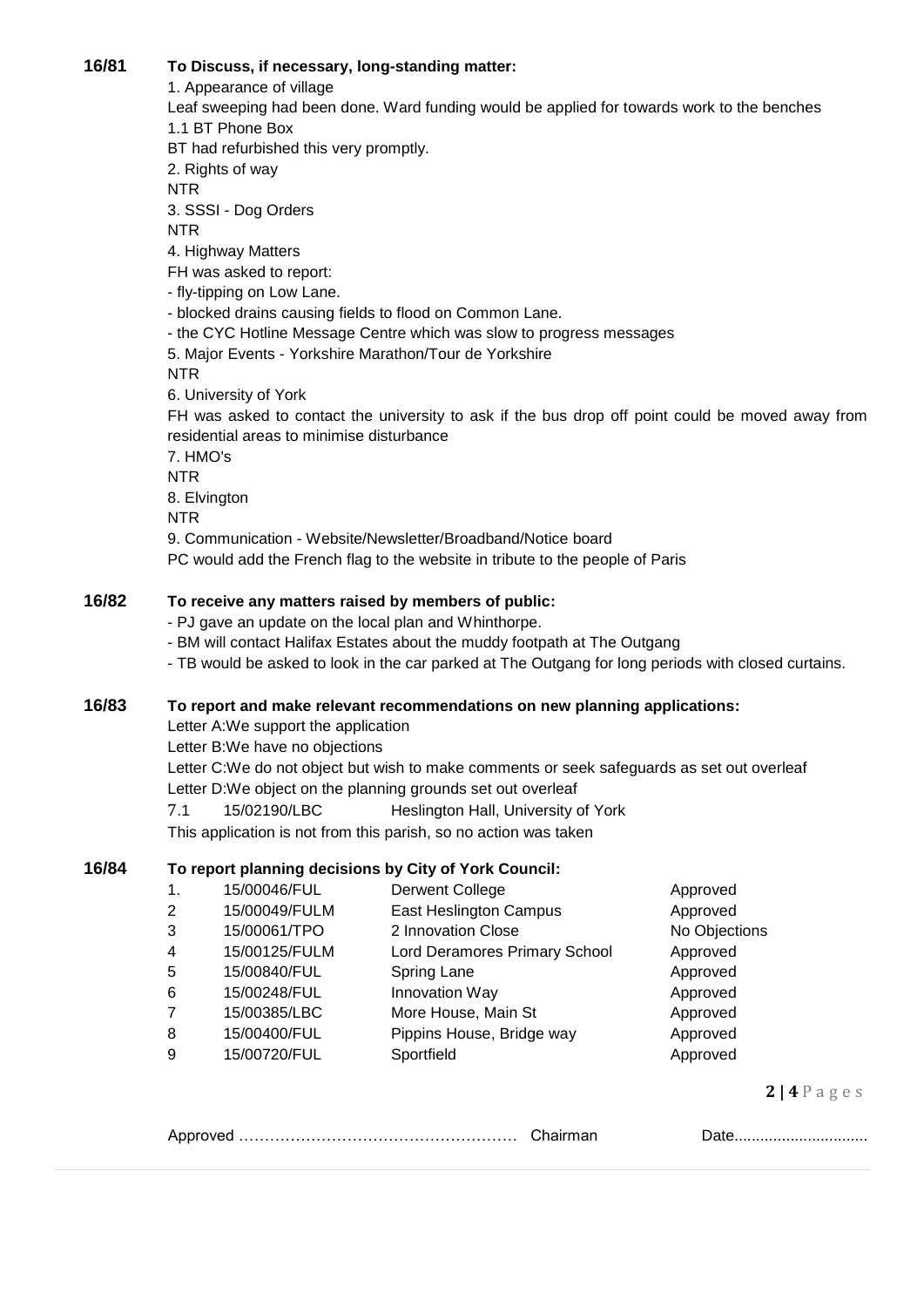| 10 | 15/00768/LBC | 5 Main Street            | Approved      |
|----|--------------|--------------------------|---------------|
| 11 | 15/00864/FUL | Innovation way           | Approved      |
| 12 | 15/00879/TCA | Coach House, Spring Lane | No Objections |
| 13 | 15/01882/REM | Freboys Lane             | Approved      |
| 14 | 15/01245/FUL | Sports centre            | Approved      |

#### **16/85 To receive reports from representatives of following outside bodies:**

1. Ward Councillors

NTR

2. North Yorkshire Police

TB reported numerous ATM's have been targeted across the county including the one at the Natwest and he would look into incidents with the ATM at Barclays. Recently there had been a drink driving arrest, youth fighting probably from a party overspill and a financial crime at the Deramore Arms. There had been eight crimes at the university, mostly cycle thefts.

3. Heslington East Community Forum NTR 4. Good Neighbours Forum NTR 5. Ouse and Derwent Drainage Board NTR 6. Sports Field Recent football parking issues should be resolved. 7. York Environment Forum NTR 8. Alms Houses NTR 9. The Meeting Room NTR

## **16/86 To receive any new correspondence received by the council:**

FH had received a website enquiry about the use of the green adjacent to St Pauls church and it was suggested they contact Kevin Wheelan, Facilities & Grounds, York University.

### **16/87 To receive matters raised by members:**

11.1 Enclosure Farm – unauthorised development FH was asked to write to CYC asking them to investigate.

### **16/88 To discuss matters raised by Parish Clerk/Responsible Financial Officer:**

1. Bookkeeping records for year ending 31 Mar 16 to date

The financial report was circulated around Cllrs

2. Internal Control Check(s)

The Parish Council conducted the monthly checks and found everything to be in order.

3. Work Place Pensions

FH had downloaded the "Duties Checker" from The Pensions Regulator website, which she would reproduce at the end of these and future minutes. The details would be updated as necessary.

4. Matters raised with/by Yorkshire Local Councils Association (YLCA)

FH had booked herself onto an Accounts & Finance Training Day on Fri27Nov15. The cost of the course was "115.00 and the parish council agreed to pay one- seventh (£16.43). FH had circulated by email the latest edition of the White Rose Update.

**3 | 4** P a g e s